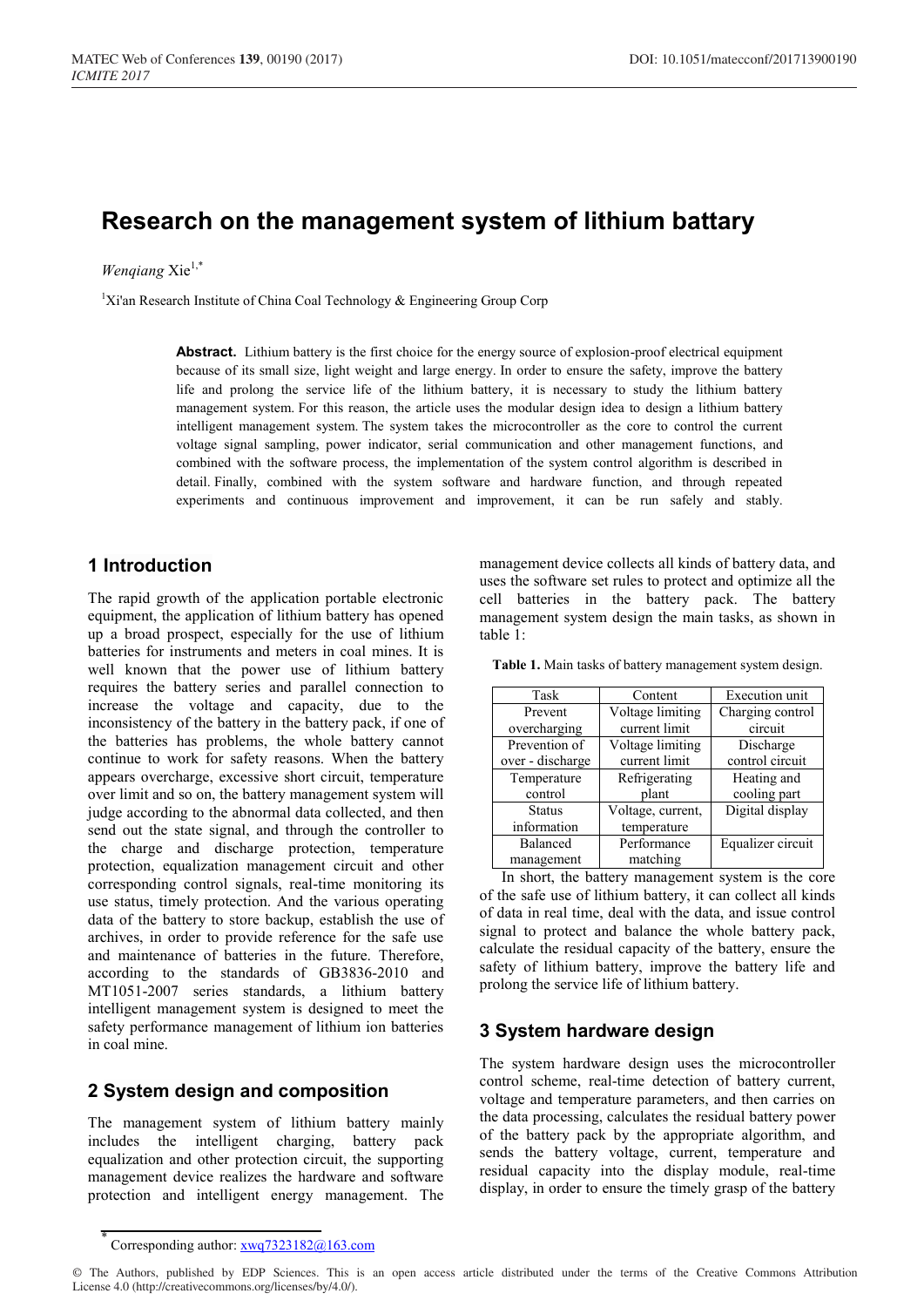state parameters, ensure the use of safety. The hardware control scheme structure diagram, as shown in figure 1:



**Fig. 1.** Structural diagram of hardware control scheme

## **3.1 Voltage measurement module**

The system takes the direct measurement method, and takes the voltage of the two ends of the monomer cell into the differential amplifier circuit for sampling. In order to eliminate the effect of load change on the output voltage, we connect a voltage follower at the output end, so that the input resistance tends to infinity, and the output resistance tends to zero. After the voltage follower output, and then use the analog switch to select the channel to sample, directly into the microcontroller of the 10 - bit ad converter. Since it is an integrated analog to digital converter in the chip, it is not necessary to add the sampling and holding circuit to measure the voltage of any cell.

### **3.2 Current measurement module**

The current is a key parameter for estimating the capacity of the battery, and it is an important reference factor for the over-current protection circuit of the battery charging and discharging process. Therefore, the current sampling accuracy, anti-interference ability and linearity are very high in the lithium battery intelligent management system. The system uses the hall current sensor as the current detection device, and realizes the isolation with the main circuit.

### **3.3 Temperature measurement module**

The battery will produce heat in the process of charge and discharge, the temperature of the battery has a very important relationship with the performance and working status of the battery. The temperature will greatly affect the efficiency of the battery charging, and even cause serious damage to the battery. The temperature difference between the batteries will increase the

imbalance between the battery cells, which greatly affects the service life of the battery. Therefore, the temperature measurement is also very important in the system. The temperature measurement in the system is based on the temperature sensor produced by Dallas company.

## **3.4 Charging and discharging protection module**

The normal voltage range of lithium battery is  $4.2v \sim$ 2.7v, 4.2v is the protection value of charging voltage, and 2.7v is the voltage protection value of discharge. The Provision and Guo delay time are all 1s, and the Guo delay time is determined according to the current size, the more current the current is, the smaller the current delay time. When the voltage of all batteries is between 4.2v and 2.7v, the battery is in the normal charge and discharge state; When the voltage of any section of the battery exceeds 4.2v and the duration is more than 1s, the control signal is given to turn off the MOSFET tube and the charging circuit is disconnected; When the voltage of the battery is less than 2.7 v and the duration is more than 1s, the control signal is issued to shut off the MOSFET and disconnect the discharge circuit. When the current sampling circuit is converted to a voltage greater than the short-circuit protection reference voltage, the protection circuit will immediately shut off the control MOSFET and disconnect the discharge circuit to prevent the flow or short circuit.

## **3.5 Equalizing circuit module**

The realization of equalization circuit is through the collection of lithium battery terminal voltage, internal resistance, current, temperature and other information, and then through the SOC estimation algorithm to calculate the state of charge of a monomer cell, in order to obtain a reasonable equilibrium strategy. Therefore, the preparation of these external parameters is crucial. After the data acquisition, the analysis of the specific control scheme, through the control circuit to control the operation status of each balanced module, and ultimately complete the balance of the whole system. The system is realized by active equalization method.

## **3.6 Hardware anti - interference measures**

The battery management system contains a variety of electronic devices and different types of lines, relatively complex. The interference between the various transmission channels can affect the work of the controller, or even cause damage. The battery management system is in the electric vehicle, the working environment is complex, there is noise interference around. In order to ensure the system can operate stably in complex operating conditions, the following measures are introduced to the relative stability and accuracy of the collected data.

The wiring design of PCB is also very important. Pcb provides the electrical connection between the circuit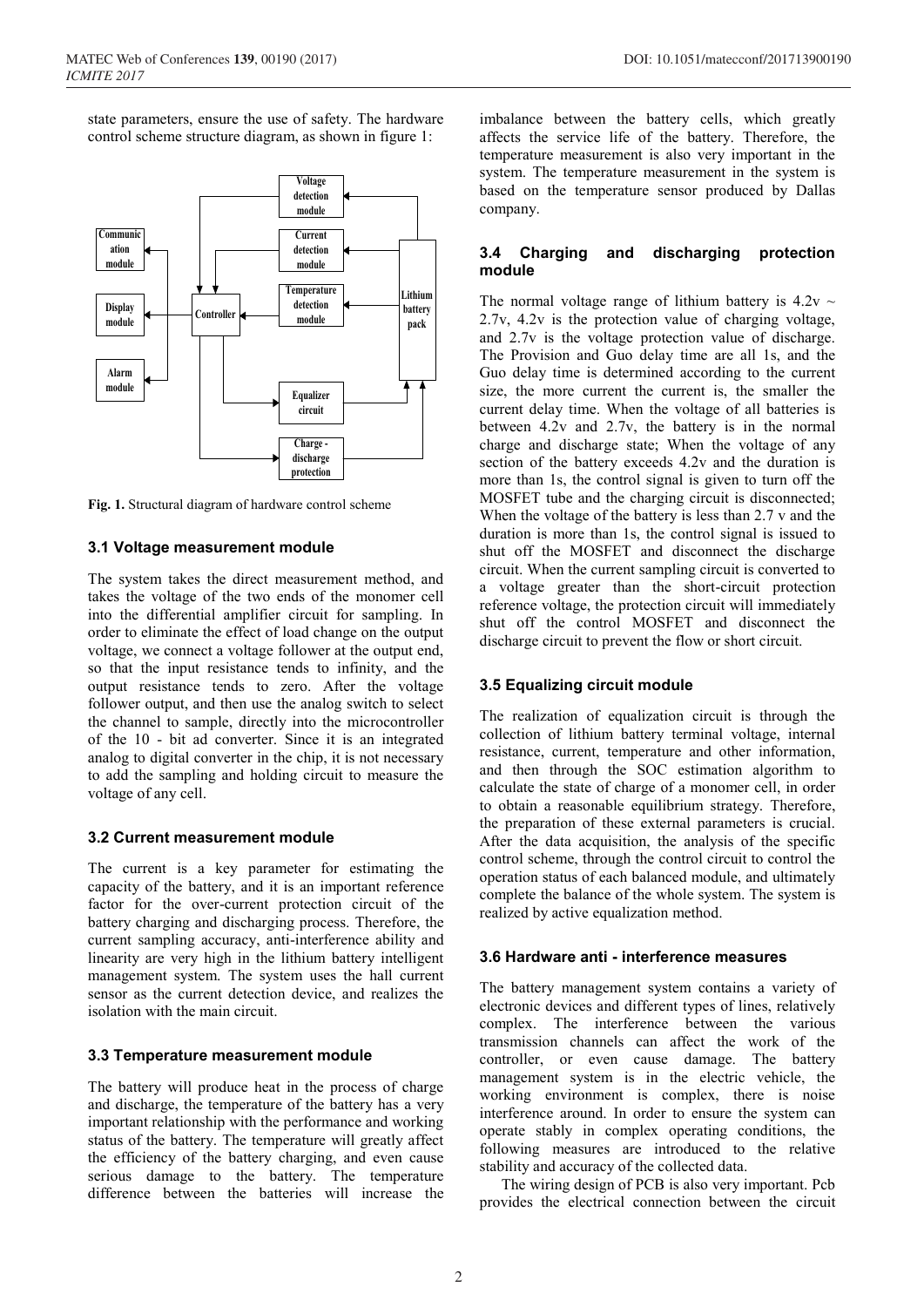components. the design of the circuit has great influence on the anti-jamming of the system. the unreasonable design of the circuit board will lead to the serious distortion of the data acquisition and even the system can not work. Therefore, the anti-interference measures are particularly important in the PCB design. When arranging components, try not to use jumpers, generally use a 45-degree corner to reduce the wire impedance and distributed capacitance inductance. At the same time, according to the function of the circuit layout, so as to prevent the different regions of RF current coupling caused interference. The different power supply must be separate wiring, such as the system has  $+ 5y$ ,  $+ 12y$  and so on different voltage must pay attention to separate; On the ground wire, the digital ground and analog ground should be separated, and the width of the power line and ground wire should be larger than the general signal line, so as to improve the anti - interference.

## **4 System software design**

The main task of the lithium battery management system is to measure the voltage, current and temperature of the battery, through the analysis of the measurement parameters, the battery charge and discharge protection system to achieve effective management. Parameter measurement is the basic part of the whole battery management system, the battery charge and discharge protection and SOC estimation are based on this part. When the measured value exceeds the upper limit set value, the battery charge and discharge protection circuit shall be protected by the system.

Because of the inconsistency of the single cell, such as operating temperature, humidity, chemical composition and other characteristics, when the battery is charged with the same power supply, the battery charge or discharge will be different, when the battery needs to be effectively balanced, otherwise it will greatly shorten the life of the battery. For the estimation of residual power, the corresponding relationship between open circuit voltage and battery power is estimated, and the current value of detection is integrated by ampere hour integral method in charge and discharge, which can be realized by timer interrupt of single chip microcomputer.

CAN communication is the intermediary between the battery management system and the central control system. the battery management system sends the information of the battery voltage, current, temperature and SOC to the central control system through the CAN bus, and displays the battery pack status. In the system, the central control system sends data signals to different modules, gets the data information needed by the system, and then summarizes the data and makes corresponding processing and display. The main program flow diagram of the system, as shown in figure 2:



**Fig. 2.** System master program flow chart

### **4.1 Flow chart of measurement of voltage and current**

Fig. 3 is a flow chart of the voltage measurement subroutine. The current measurement is basically consistent with the voltage measurement in the software implementation, the current measurement is only in the hardware circuit, the measured circuit is converted into voltage, and then sent to the microcontroller ad converter.



**Fig. 3.** Process flow chart of voltage measurement subprogram

#### **4.2 Balanced control subprogram chart**

The equalization strategy adopted by the system is to take the active and balanced way in the battery charging,